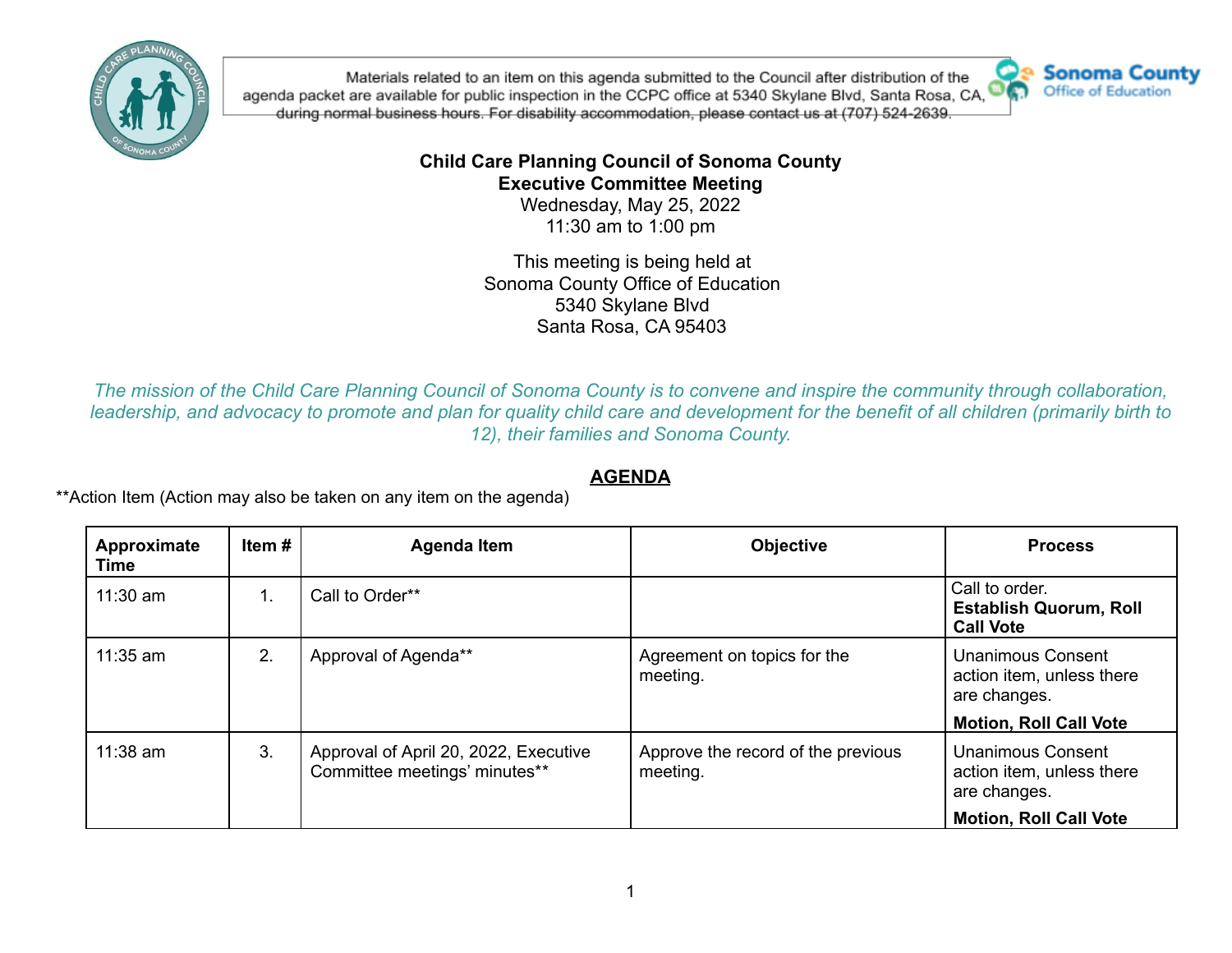| Approximate<br>Time | Item#          | <b>Agenda Item</b>                                            | <b>Objective</b>                                                                | <b>Process</b>                                            |
|---------------------|----------------|---------------------------------------------------------------|---------------------------------------------------------------------------------|-----------------------------------------------------------|
| $11:40$ am          | 4.             | <b>Public Comment on Non-Agendized</b><br><b>Items</b>        | Allow input from non-members on<br>any topic related to the mission of<br>CCPC. | Public speaks                                             |
| $11:45$ am          | 5.             | <b>Previous Council Meeting Feedback</b>                      | Review and discuss previous<br>meeting feedback.                                | Review, discussion                                        |
| $11:50$ am          | 6.             | 2021/22 Budget Revisions**                                    | Approve the recommendation of the<br>proposed 2021/22 Budget revisions.         | Review, discussion, vote<br><b>Motion, Roll Call Vote</b> |
| $11:55$ am          | 7 <sub>1</sub> | Our Kids Our Future Measure<br>Endorsement**                  | Discuss possible endorsement of the<br>Our Kids Our Future Measure.             | Review, discussion, vote<br><b>Motion, Roll Call Vote</b> |
| $12:00 \text{ pm}$  | 8.             | Co-Chair/Election                                             | Discuss the Co-Chair Election for<br>the May meeting.                           | <b>Discussion</b>                                         |
| $12:05 \text{ pm}$  | 9.             | Child Care Plan                                               | Work time for Child Care Plan                                                   | Review, brainstorm, working<br>session                    |
| 12:55 pm            | 10.            | <b>Next Executive Committee</b><br>meeting/End of year lunch? | June 22, 2022, from 11 am to 12 pm                                              | <b>Discussion</b>                                         |
| $1:00$ pm           | 11.            | Adjourn**                                                     |                                                                                 |                                                           |

Agenda Development and Meeting Strategies:

In the agent point of the agenda information ahead of time, and provide history and context at meetings before each item<br>Frovide pros and cons when presenting an issue, and before voting<br>Provide pros and commendations, rep Leave enough time for member announcements Have Public Policy issues on the agenda only when needed

CCPC • Sonoma County Office of Education 5340 Skylane Boulevard • Santa Rosa, CA 95403 • Phone: (707) 524-2639 • Fax: (707) 524-2666 [ccpc@scoe.org](mailto:ccpc@scoe.org) • <http://www.scoe.org/ccpc>